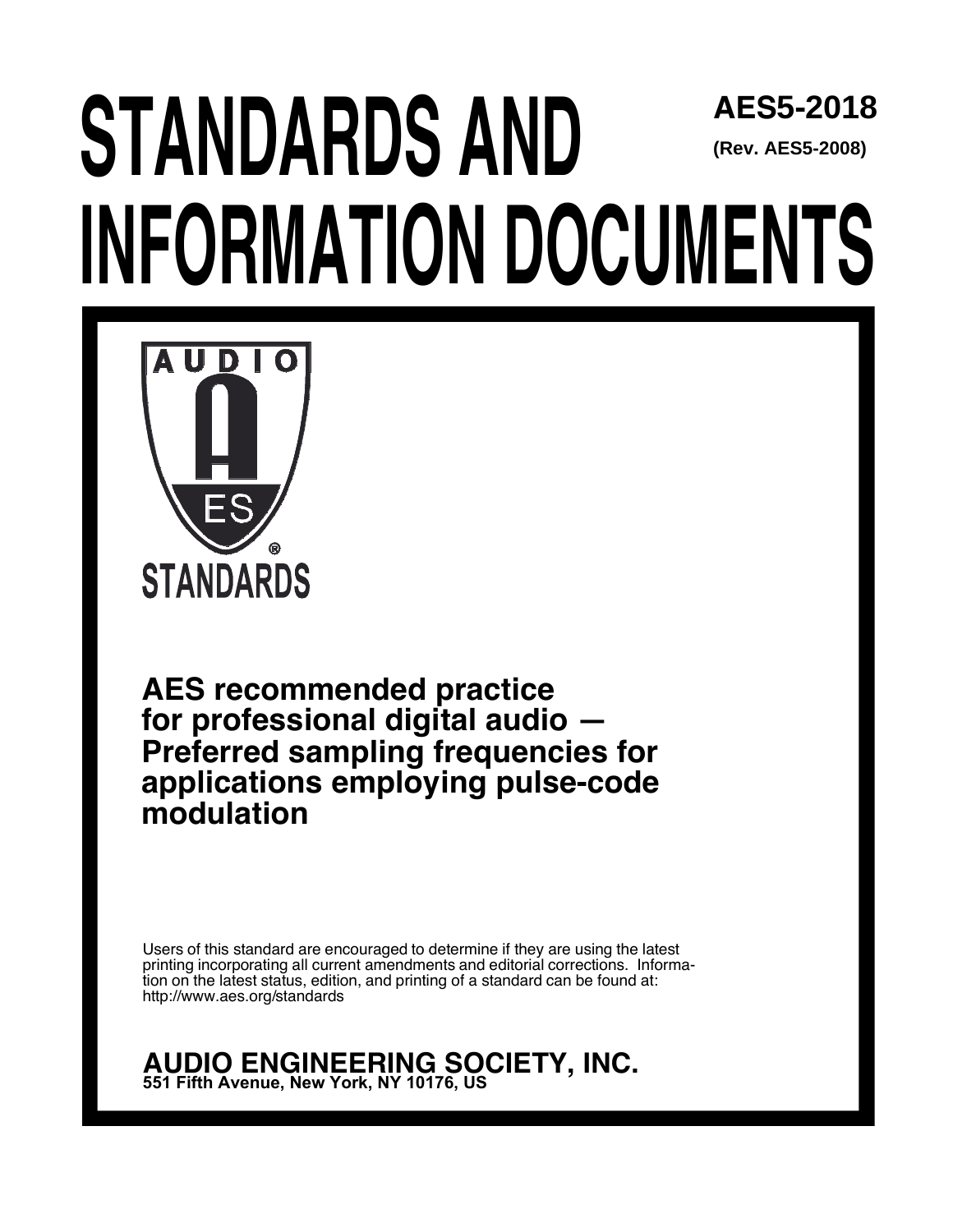

The AES Standards Committee is the organization responsible for the standards program of the Audio Engineering Society. It publishes technical standards, information documents and technical reports. Working groups and task groups with a fully international membership are engaged in writing standards covering fields that include topics of specific relevance to professional audio. Membership of any AES standards working group is open to all individuals who are materially and directly affected by the documents that may be issued under the scope of that working group.

Complete information, including working group scopes and project status is available at http://www.aes.org/standards. Enquiries may be addressed to standards@aes.org

The AES Standards Committee is supported in part by those listed below who, as Standards Sustainers, make significant financial contribution to its operation.

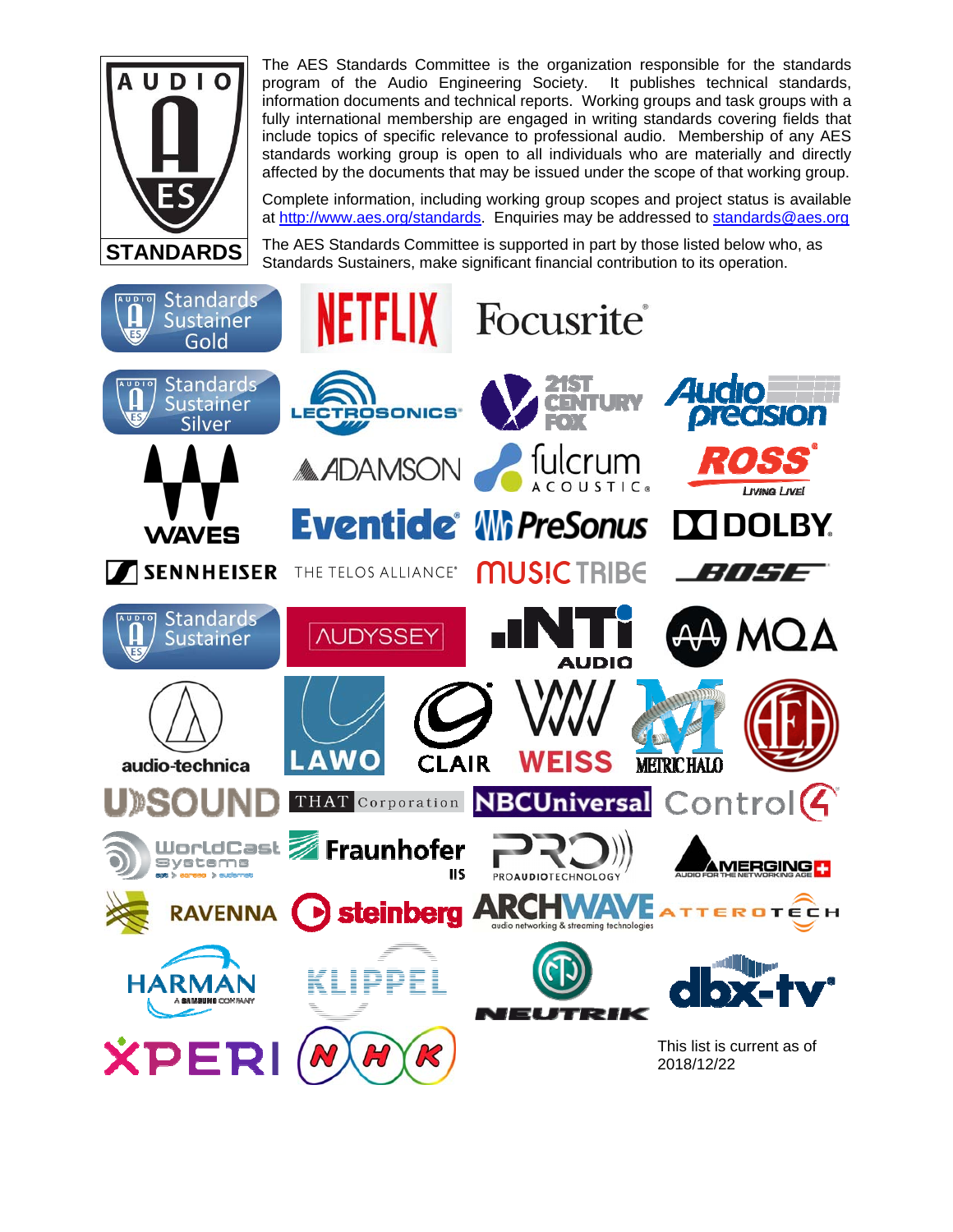# **Previous Seminary 11 Constant of the Constraint of Previous Constant of Previous Constrained by a by a previous Constract sampling frequency of 48 kHz is recommended ograms employing pulse-code modulation. Recogenival use AES recommended practice for professional digital audio — Preferred sampling frequencies for applications employing pulse-code modulation**

### *Published by*

**Audio Engineering Society, Inc.** Copyright © 1984, 1997, 2003, 2008, 2013, 2018 by the Audio Engineering Society

### **Abstract**

A sampling frequency of 48 kHz is recommended for the origination, processing, and interchange of audio programs employing pulse-code modulation. Recognition is also given to other sampling rates in common and archival use.

**REFORM CONTICITY CONTICITY CONTICITY CONTICATES**<br> **WELF THEORY INTEREMONAL SET AND AND CONTICITY CONTICITY**<br>
The AREN'S is recommended for the origination, processing, and interchange of a<br>
secode modulation. Recognition An AES standard implies a consensus of those directly and materially affected by its scope and provisions and is intended as a guide to aid the manufacturer, the consumer, and the general public. The existence of an AES standard does not in any respect preclude anyone, whether or not he or she has approved the document, from manufacturing, marketing, purchasing, or using products, processes, or procedures not in agreement with the standard. Prior to approval, all parties were provided opportunities to comment or object to any provision. Attention is drawn to the possibility that some of the elements of this AES standard or information document may be the subject of patent rights. AES shall not be held responsible for identifying any or all such patents. Approval does not assume any liability to any patent owner, nor does it assume any obligation whatever to parties adopting the standards document. This document is subject to periodic review and users are cautioned to obtain the latest printing. Recipients of this document are invited to submit, with their comments, notification of any relevant patent rights of which they are aware and to provide supporting documentation.

**Audio Engineering Society Inc. 551 Fifth Ave. Suite 1225, NY, NY 10176, US.** www.aes.org/standards standards@aes.org

2018-12-22 printing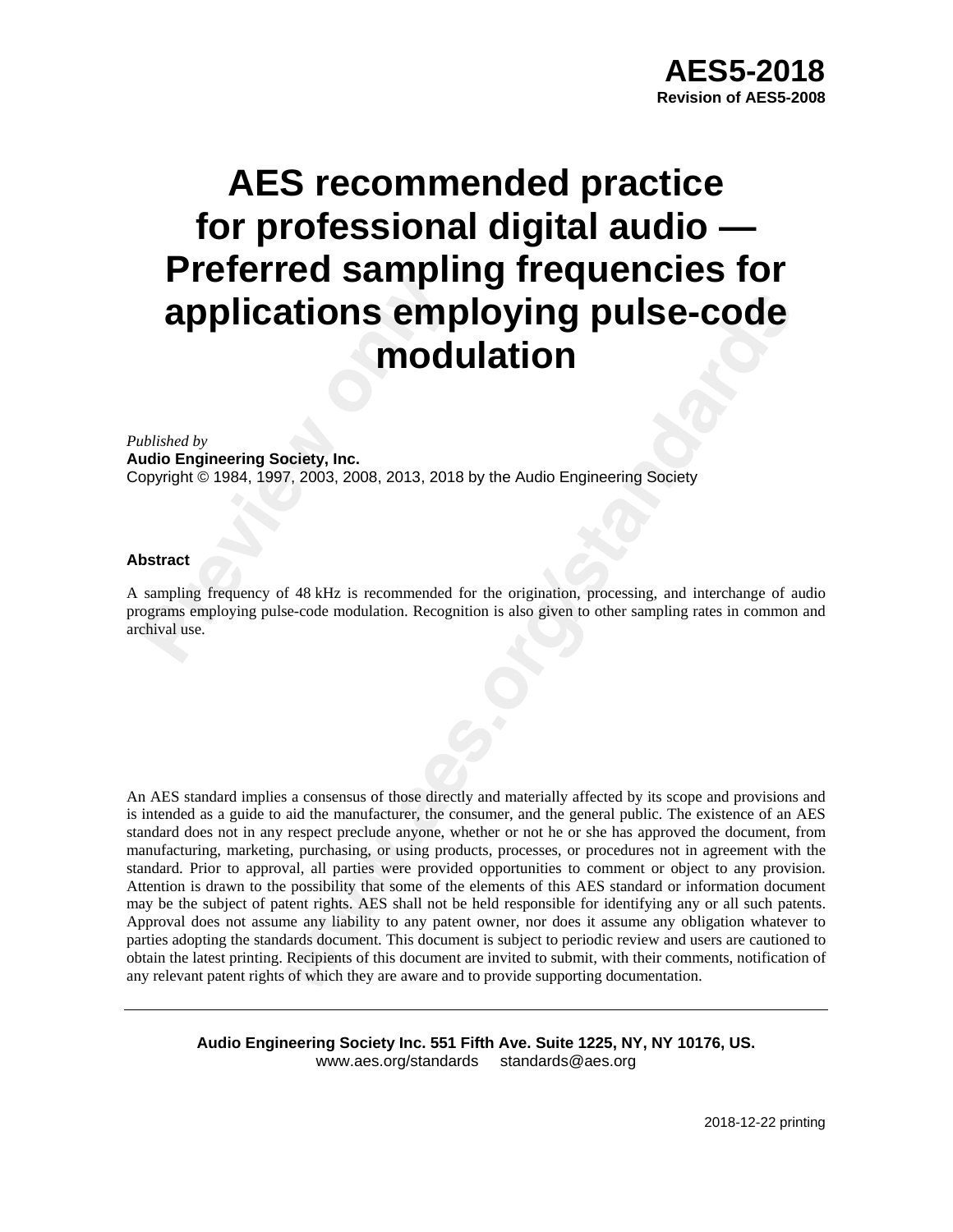### **Contents**

| 2018-12-22 printing |  |
|---------------------|--|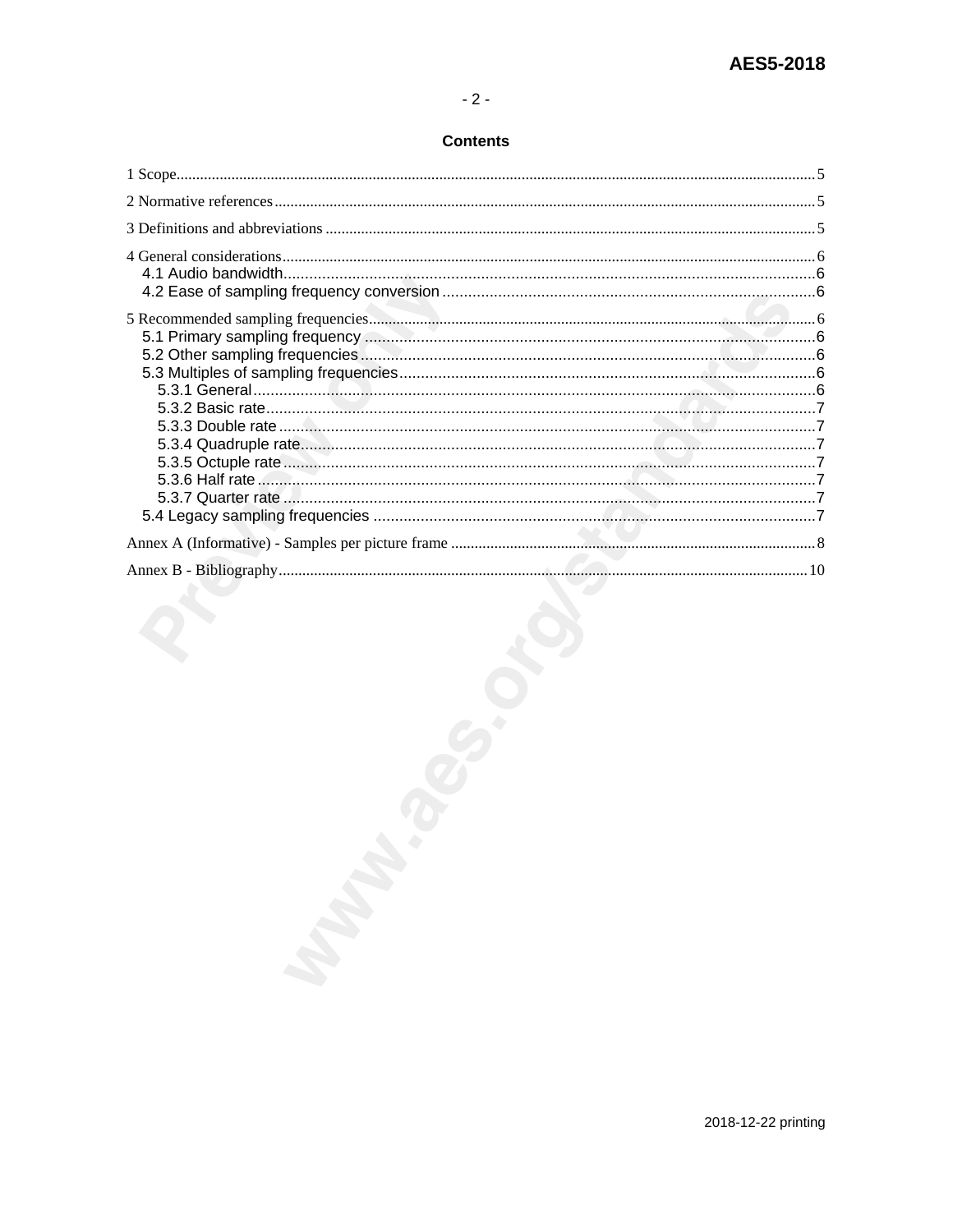### - 3 -

### **Foreword**

[This Foreword is not a part of the AES recommended practice for professional digital audio — Preferred sampling frequencies for applications employing pulse-code modulation, AES5-2018.]

### **Foreword to the original standard (1984)**

usic program signals to be employed for recordin<br>courage producers of digital audio equipment to<br>cilitate ease of program interchange to the greate-<br>nerally consistent with the preferences stated by v<br>adio Consultative Com digital audio equipment to utilize in their products those sampling frequencies that the interchange to the greatest degree practical. The recommendations given herein the preferences stated by various international organi This document discusses sampling frequencies for the digital encoding by pulse-code modulation of speech or music program signals to be employed for recording, processing or transmission purposes. The intention is to encourage producers of digital audio equipment to utilize in their products those sampling frequencies which facilitate ease of program interchange to the greatest degree practical. The recommendations given herein are generally consistent with the preferences stated by various international organizations such as the International Radio Consultative Committee of the International Telecommunications Union (CCIR), its Study Group on Television and Sound Transmission (CMTT), the European Broadcast Union (EBU), and the Society of Motion Picture and Television Engineers (SMPTE).

The Audio Engineering Society study of sampling frequencies and other digital audio topics was begun in 1979 November with the formation of the AES Digital Audio Technical Committee under the chairmanship of Bart N. Locanthi. In 1981 November, a Working Group was established to prepare a draft document on sampling frequencies. Although most of the Working Group members expressed a strong desire for a single sampling frequency standard (48 kHz), there were some representing various commercial interests who did not agree. Consequently, a consensus for a single sampling frequency could not be reached.

The Working Group on Sampling Frequencies, responsible for assisting the Technical Committee in drafting this Recommended Practice, had the following membership:

Emil L. Torick, Chairman

K. Davies, T. Doi, J. Gibson, M. Gourgon, A. Heaslett, M. Jones, M. Kosaka, R. Lagadec, H. Ogawa, T. Stockham, N. Takahashi, K. Tanaka, H. Tendeloo, A. Weisser, R. Youngquist.

### **Foreword to the second revision (1997)**

This document is a revision of AES5-1984. The revision was undertaken as project AES5-R by the SC-02-05 Working Group on Synchronization of the SC-02 Subcommittee on Digital Audio. The revision is in response to the report on project AES-X45 by a task group of the SC-02-02 Working Group on Digital Input-Output Interfacing. The task group was headed by J. Dunn, vice-chair of SC-02-02. The project was initiated to consider addition of the 96-kHz sampling frequency to subclause 4.2 of AES5-1984 (now subclause 5.2).

R. Caine, chair, SC-02-05 P. Lidbetter, vice-chair, SC-02-05

### **Foreword to the third revision (2003)**

This document is a revision of AES5-1997. The revision was undertaken as project AES5-R by the SC-02-05 AESSC Working Group on Synchronisation of the SC-02 Subcommittee on Digital Audio. Developments in working practices in digital audio have given rise to the use of higher sampling frequencies for high-quality audio and this revision quantifies the preferred choices for these practices. Reference is also made to other expedient practices. Contributors included: S. Dimond, R. Foss, J. Grant, S. Harris, B. Klinkradt, S. Lyman, A. Mason, J. Nunn, M. Poimboeuf, S. Scott, Y. Sohma, M. Yonge.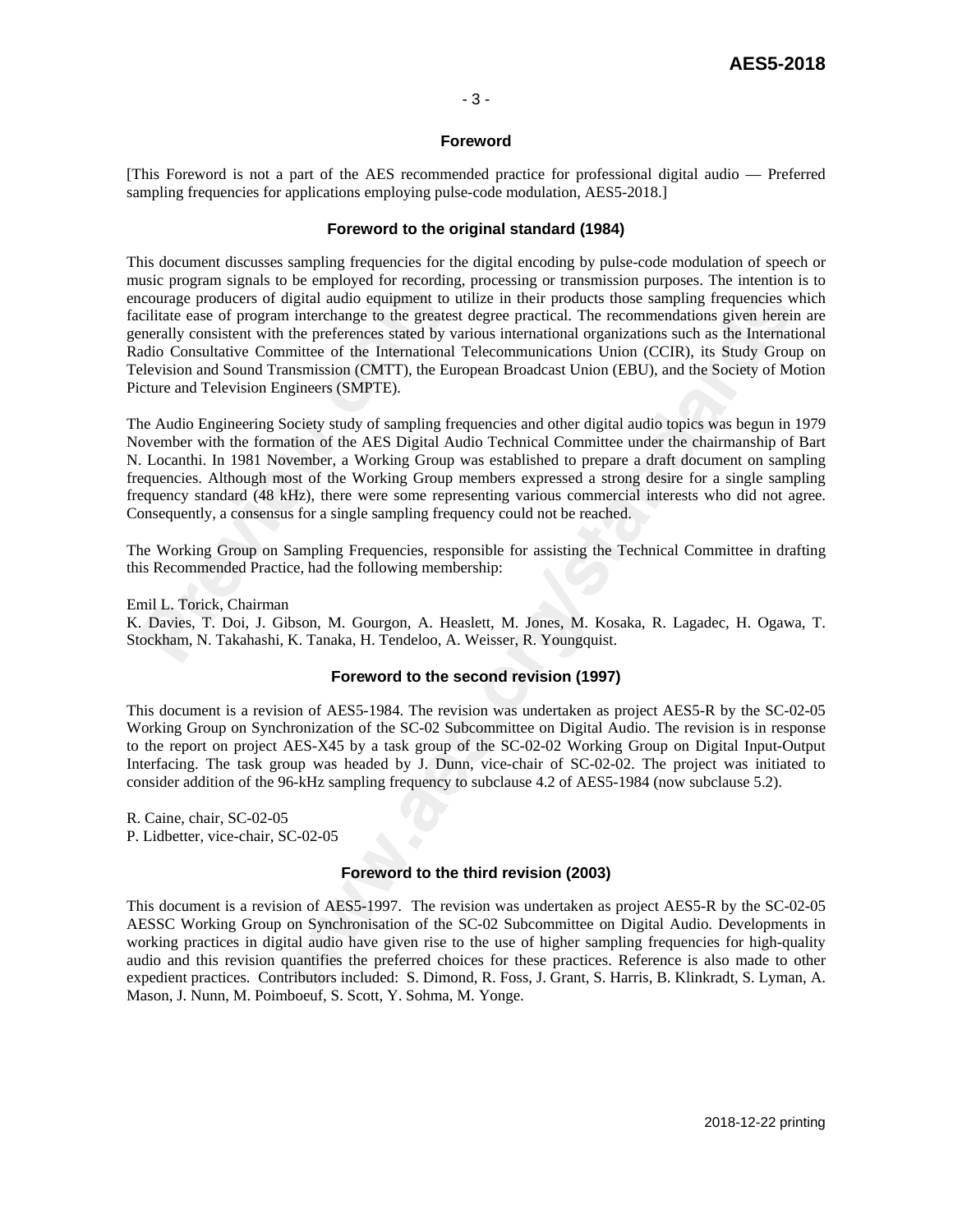### **Foreword to the fourth revision (2008)**

This document is a revision of AES5-2003. The revision was undertaken as project AES5-R by the SC-02-02 AESSC Working Group on Digital Input/Output Interfacing of the SC-02 Subcommittee on Digital Audio. Further developments in working practices in digital audio have given rise to the use of even higher sampling frequencies and this revision quantifies the preferred choices for these practices. Matters of sampling-frequency precision have been removed from this standard to be handled more appropriately by the associated standard AES11 on Synchronization of digital audio equipment in studio operations.

J. Grant, chair, SC-02-02

### **Foreword to the fifth revision (2018)**

Grant, chair, SC-02-02<br> **Proceword to th**<br>
Foreword to th<br>
nis document is a revision of AES5-2008. The re<br>
ESSC Working Group on Digital Input/Output In<br>
classifies frequencies that are no longer in common<br>
ontributors in **Foreword to the fifth revision (2018)**<br>
ion of AES5-2008. The revision was undertaken as project AESS-R by the SC-C<br>
on Digital Input/Output Interfacing of the SC-02 Subcommittee on Digital Aud<br>
nat are no longer in commo This document is a revision of AES5-2008. The revision was undertaken as project AES5-R by the SC-02-02 AESSC Working Group on Digital Input/Output Interfacing of the SC-02 Subcommittee on Digital Audio. It reclassifies frequencies that are no longer in common use as legacy.

Contributors included: R. Cabot, M. Danielson, J. Grant, K. Gross, B. Harris, R. Hess, A. Mason, M. Poimboeuf, S. Scott, J. Woodgate.

J. Grant, chair, SC-02-02

#### **Note on normative language**

In AES standards documents, sentences containing the verb "shall" are requirements for compliance with the standard. Sentences containing the verb "should" are strong suggestions (recommendations). Sentences giving permission use the verb "may." Sentences expressing a possibility use the verb "can."